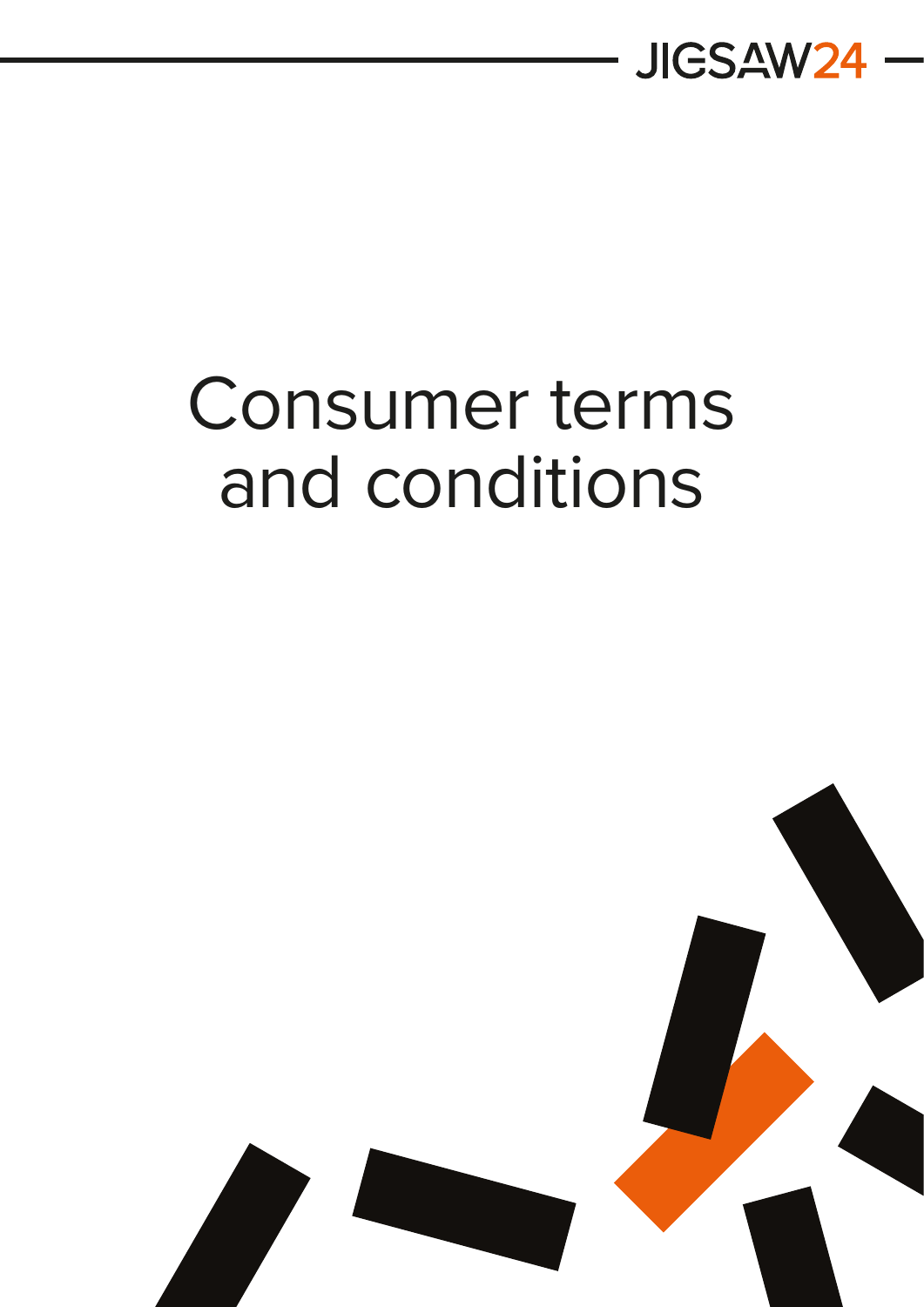

### **Table of Contents**

| $\mathbf{1}$ . |  |
|----------------|--|
| 2.             |  |
| 3.             |  |
| 4.             |  |
| 5.             |  |
| 6.             |  |
| 7.             |  |
| 8.             |  |
| 9.             |  |
| 10.            |  |
| 11.            |  |
| 12.            |  |
| 13.            |  |
| 14.            |  |
| 15.            |  |
| 16.            |  |
| 17.            |  |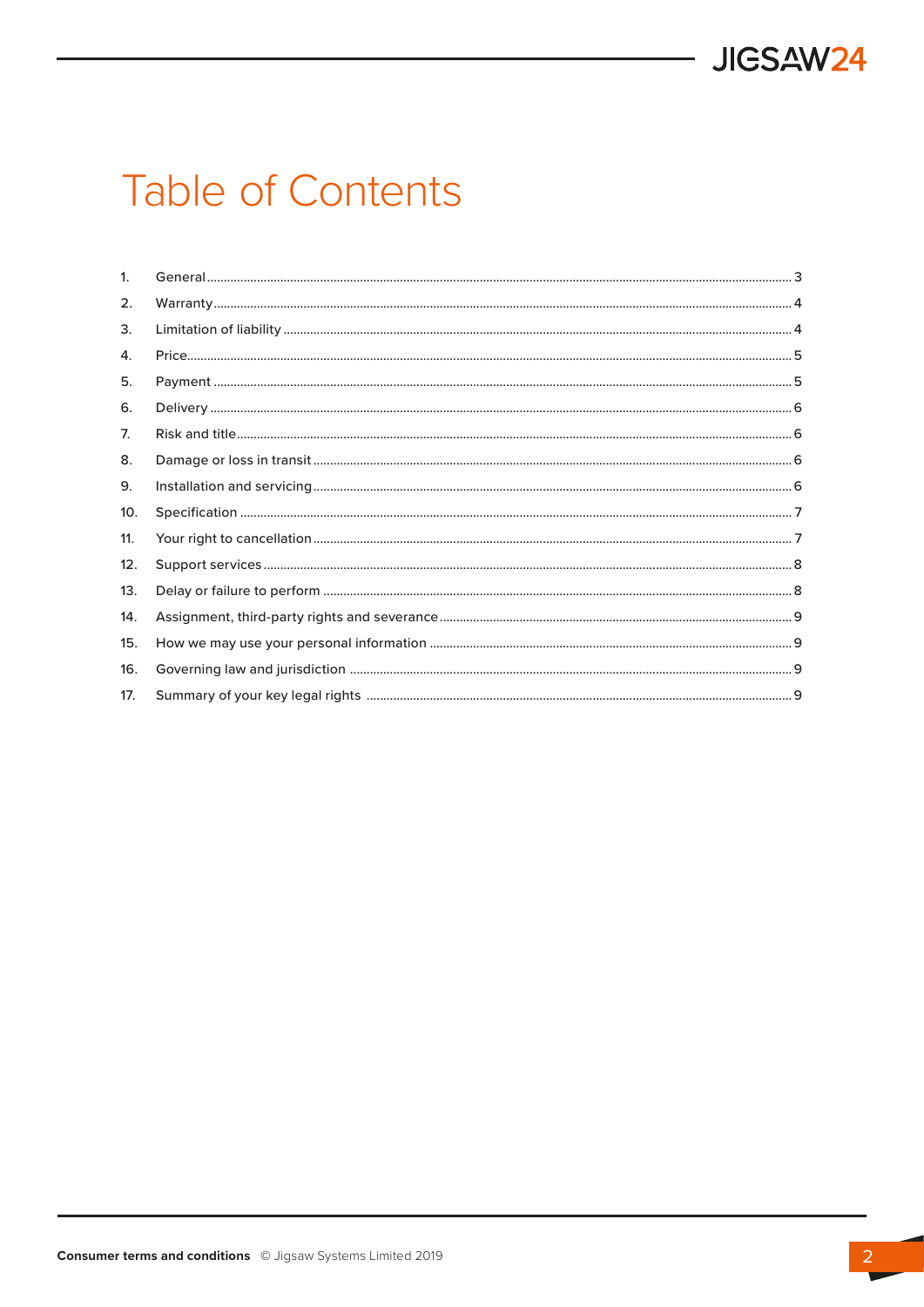## <span id="page-2-0"></span>Consumer terms and conditions

#### **Jigsaw Systems Limited**

These are the terms and conditions of sale of Jigsaw Systems Limited (Trading as Jigsaw24) whose registered office is at 40 High Church Street, New Basford, Nottingham, NG7 7JA (registered with company number 2682904 and registered for VAT purposes with number 610706674 ("we" or "us" or "our" or "Jigsaw"). These terms will apply to all your purchases of Goods, including whether you are ordering online, by telephone or by mail. Please read this document carefully after printing it off or downloading it (if you are using the internet) before placing your order.

We may change these terms from time to time. Please read and check them before you make another purchase. Nothing in these terms affects your legal rights. A summary of your key legal rights is set out below.

#### **1. General**

- **1.1** In these conditions:"Consumer" means any customer who is purchasing outside the course of his or her business or trade;
	- 1.1.1 "You" means the Consumer submitting an order for Goods;
	- 1.1.2 "Goods" means the computer and/or other equipment and Software to be supplied under these conditions;
	- 1.1.3 "Support Services" means the 'Collect and Return Warranty' support services which you may purchase from us in respect of certain Goods;
	- 1.1.4 "Party" means either you or us; "Parties" means you and us;
	- 1.1.5 "Software" means the computer programs to be supplied under these conditions as stated on our quotation or order acknowledgement, as appropriate.
	- 1.1.6 "Writing" means letter, fax or email.
- **1.2** The contract for supply of Goods and any Support Services (if applicable) ("Contract") will be formed when you accept our quotation or we accept your order and confirm this to you in Writing. Acceptance of an order by us can only be made in Writing. Once the Contract has been formed with you, we will file it in electronic or paper copy for our records.
- **1.3** In deciding whether to accept your order, we may carry out a credit check and then will only accept your order if we are satisfied with the results of such a check. You confirm that you are happy for us to carry out such a check. You agree that we may also use personal information provided by you in order to conduct appropriate anti-fraud checks. Personal Information that you provide may be disclosed to a credit reference or fraud prevention agency, which may keep a record of that information. If we identify a transaction as being fraudulent or potentially fraudulent, we may return any Goods in transit to our warehouse and we may cancel your order.
- **1.4** We may cancel your order at any time due to error (e.g. if the details of the price, description or availability of Goods you have ordered are incorrect). In such an instance, you will receive a full refund of any charges already paid. If we are unable to accept your order, we will inform you of this and will not charge you. This may be because the item is out of stock, we have identified an error in the price or description or we cannot meet a delivery deadline you have specified.
- **1.5** These conditions and any matters referred to on our quotation or order acknowledgement (as appropriate) form the entire understanding between you and us and supersede any prior promises, representations (unless fraudulent) or undertakings.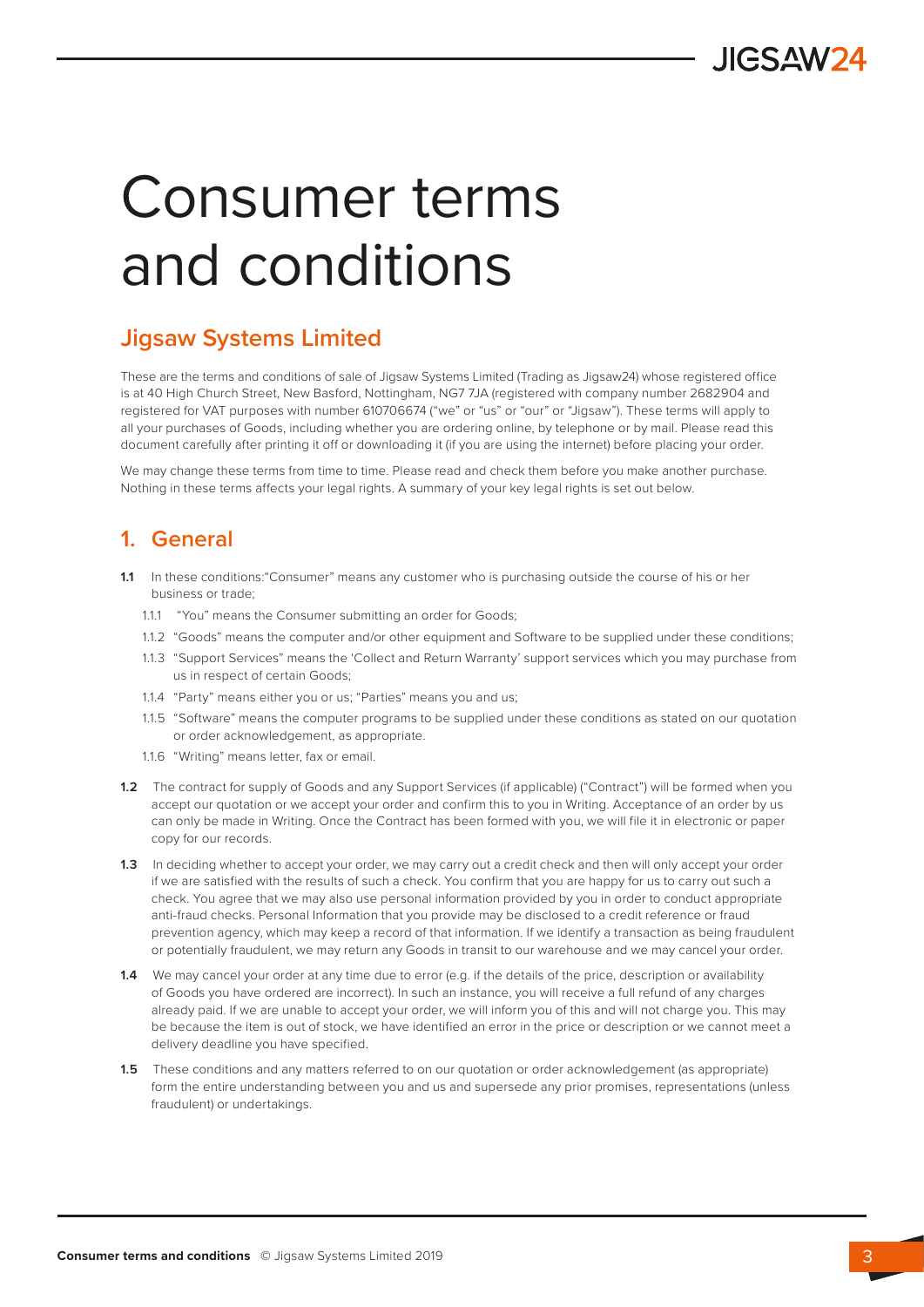- <span id="page-3-0"></span>**1.6** Any omission or error in any sales literature, web page or site, order form, quotation, price list, order acknowledgement, dispatch note, invoice or other document issued by us may be corrected by us without liability.
- **1.7** By accepting the Contract, you are confirming that you are a Consumer.
- **1.8** The provisions of the Contracts (Rights of Third Parties) Act 1999 are expressly excluded from the Contract so that no third party may claim any rights under this contract.
- **1.9** Clause headings ar[e for convenience only and do not affect the interpretati](https://www.jigsaw24.com/support-contract-terms-and-conditions)on of these conditions. Words in the singular include the plural and vice versa.

#### **2. Warranty**

- **2.1** Subject to condition 11, we will offer you either a repair, exchange or refund if your item is faulty, if the fault occurs within 30 days of purchase (or delivery or installation by a Jigsaw appointed engineer/contractor). If replacement or repairs are not possible, we will examine the Goods and, if the Goods are faulty or do not do what we say in Writing that they will do, will, at your option, either remedy the defect in question, replace the defective Goods or refund the price of the defective Goods. This warranty does not apply to Software, which is dealt with at condition 2.5, below.
- **2.2** The warranty in 2.1 above does not apply to faults that have been caused by your misuse and/or neglect of the Goods or by accidents caused while the Goods are in your possession or normal wear and tear.
- **2.3** Where you return Goods under condition 2.1, we will pay for the delivery of any repaired or replacement Goods to you and will, where you have returned Goods to us within 30 days of delivery, reimburse your reasonable postage costs in returning the Goods. We will not be liable for any delivery costs where you are not entitled to return the Goods to us under these conditions or by law.
- **2.4** You must return all Goods to us in their original packaging in substantially the same condition as you bought them, and you should ensure that all returned Goods bear a return identification number clearly visible on the exterior (such number may be obtained from us prior to return of the Goods by you).
- **2.5** Software (and its use) will be subject to the terms of the manufacturer's licence contained within the software itself (and accessed upon loading) or within or upon the packaging of the software. Such licence will state the extent of the manufacturer's liability for the software.
- **2.6** We will supply any Support Services which you purchase from us with reasonable skill and care and in accordance with the written specification which we have provided to you for those Support Services.
- **2.7** If the Support Services which you purchase from us are not in accordance with clause 2.6, above, or do not do what we say in Writing that they will do, you should notify us in Writing within 30 days of their supply or within a reasonable time from their supply for defects which are not apparent to you following supply of the Support Services. If the Support Services are not in compliance with clause 2.6, above, or do not do what we say in Writing that they will do, we will, either remedy the defect in question, re-supply the defective Support Services or refund the price (or the part of the price) of the defective Support Services (or part or the Support Services). This warranty does not apply to Software, which is dealt with at condition 2.5, above.

#### **3. Limitation of liability**

**3.1** We are responsible to you for foreseeable loss and damage caused by us. If we fail to comply with the terms and conditions under this Contract, we are responsible for loss or damage you suffer that is a foreseeable result of our breaking this Contract or failing to use reasonable care and skill, but we are not responsible for any loss or damage that is not foreseeable. Loss or damage is foreseeable if either if it is obvious that it will happen or if, at the time of the Contract was made, both we and you knew it might happen, for example, if you discussed it with us during the sales process.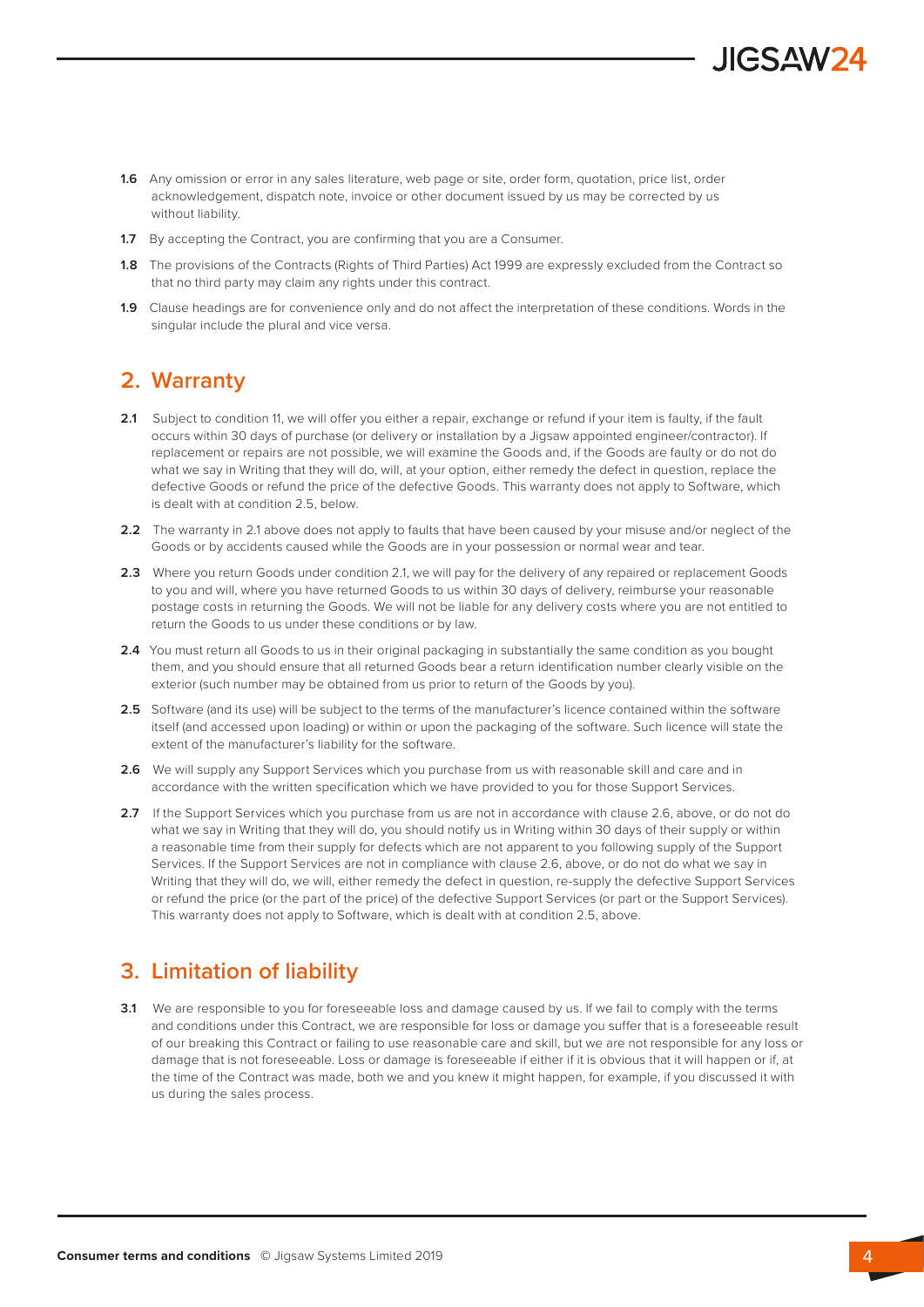- <span id="page-4-0"></span>**3.2** We will not be liable to you by way of representation (unless fraudulent), common law duty or under any express or implied term of the contract for:
	- 3.2.1 any losses which are not foreseeable by both Parties when the Contract is formed arising in connection with the supply of Goods and related services or their use by you;
	- 3.2.2 any losses which are not caused by any breach by us;
	- 3.2.3 business or trade losses; or
	- 3.2.4 any loss or costs of retrieval of data, as you should keep adequate backup copies of data and programs held or used by you.
- **3.3** We do not exclude or limit our liability to you where it would be unlawful to do so. This includes any liability for:
	- 3.3.1 death or personal injury caused by our negligence or the negligence of our employees, agents or subcontractors;
	- 3.3.2 fraud or fraudulent misrepresentation;
	- 3.3.3 breach of your legal rights in relation to the Goods including the right to receive Goods which are as described and match information we provided to you and any sample or model seen or examined by you, of satisfactory quality, fit for any purpose made known to us or supplied with reasonable skill and care; or
	- 3.3.4 defective Goods under the Consumer Protection Act 1987.

#### **4. Price**

- **4.1** The price for the Goods and/or Support Services is stated on our quotation or order acknowledgement (as appropriate). All prices are in £ sterling, are exclusive of VAT (unless otherwise stated), delivery and installation charges, and the cost of packaging and insurance, all of which will be added to or charged on invoices at the appropriate rates and paid by you.
- **4.2** We may vary the price where the cost to us of acquiring or supplying the Goods is increased between the date of quotation or order acknowledgement (as appropriate) and delivery, and including, without limitation, increases in the cost of carriage, packaging or insurance or arising from a change in exchange rate, a change in delivery date, quantities or specifications for Goods requested by you or delay caused by your instructions **provided that** we will notify you in writing in good time prior to delivery of such price increases, and you may cancel your order within 7 working days of this notice if you are unhappy with the price increase.

#### **5. Payment**

- **5.1** Unless we agree otherwise in Writing, you must pay for Goods (and any Support Services) prior to the dispatch of the Goods to you by such means as we may notify you of. Where the Goods and/or Support Services are supplied on credit terms granted at our discretion, payment will be made by you by the end of the month following our invoice date. Payment by cheque is deemed to have been made only upon such cheque being met on first presentation.
- **5.2** Where you do not make any payment to us under the Contract by its due date then, we may, in addition to any other rights which we have under this Contract:
	- 5.2.1 charge interest on the outstanding amount (as well after as before judgement) on a day to day basis at an annual rate of 4% above National Westminster Bank Plc's base rate from time to time applicable until the sum due is paid; and
	- 5.2.2 withhold further deliveries, suspend performance of the Contract until arrangements as to payment or credit have been established on terms which are satisfactory to us.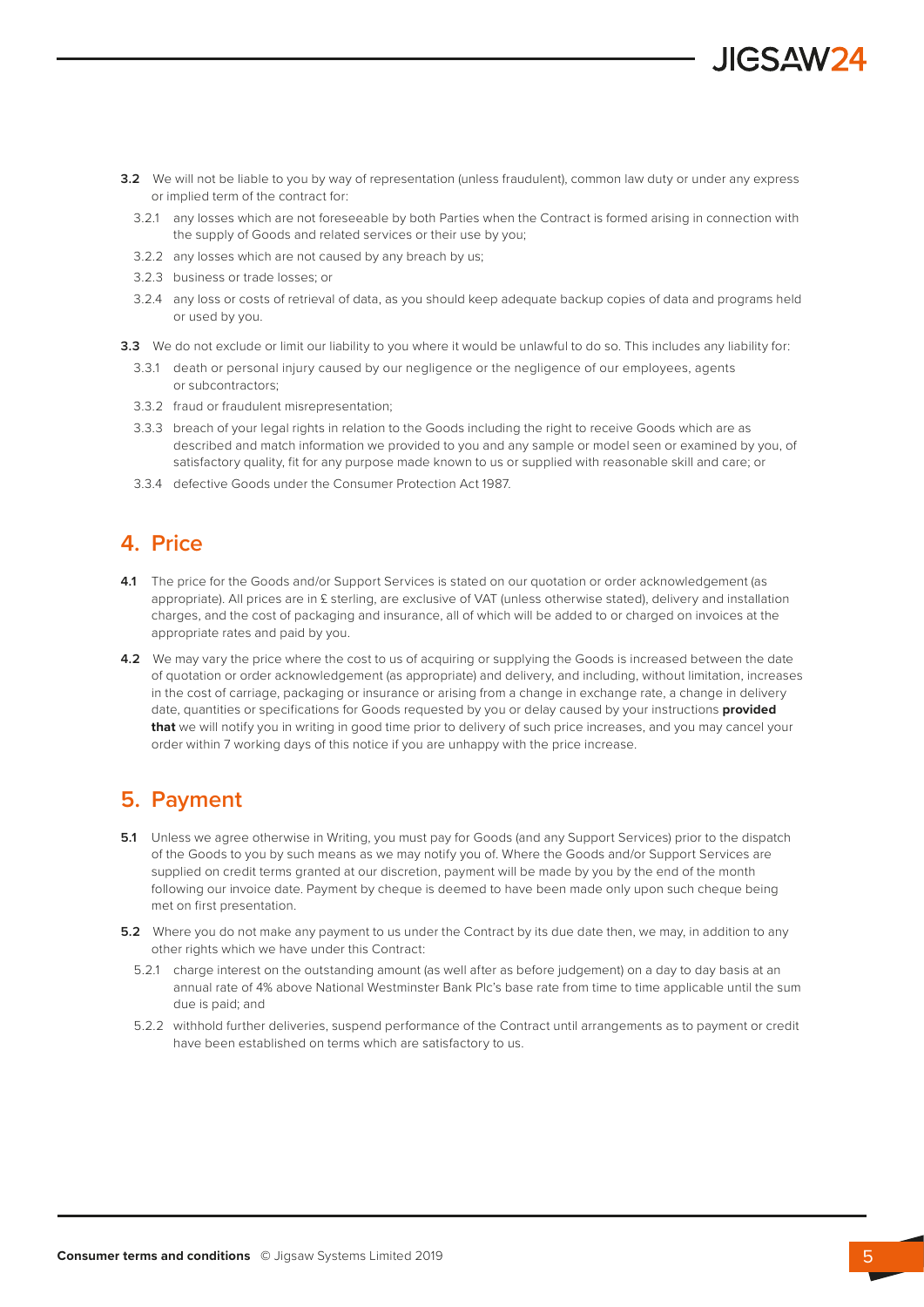#### <span id="page-5-0"></span>**6. Delivery**

- **6.1** We will deliver the Goods to the place designated by you in the UK in the accepted order or quotation, as appropriate, during normal business hours. The Support Services (if applicable) shall be delivered in accordance with clause 12, below.
- **6.2** Unless otherwise expressly agreed in writing, any delivery date or time specified by us in any quotation, dispatch note or otherwise (including for installation under condition 9) is a best estimate only, and in any event delivery shall be made within 30 days from the date we accepted your order. Unless we agree otherwise we will not be liable to you for any loss or damage sustained by you if we fail to meet that timescale because of circumstances beyond our reasonable control.
- **6.3** If you become unable to pay your debts (or have no reasonable prospect of so doing), make an arrangement with your creditors, suffer a bankruptcy order or breach your payment obligations under the Contract, then we may, as well as any other rights which we have under this Contract, immediately terminate the Contract and suspend or cancel further delivery.
- **6.4** If you fail to take delivery of the Goods within a reasonable time, you are liable to us for any loss caused by your neglect or failure to take delivery and our costs of storing the Goods.
- **6.5** We may have to suspend supply of the Goods (or services described under condition 12) to:
	- 6.5.1 update the Goods to reflect changes in relevant laws; or
	- 6.5.2 make changes to the Goods as requested by law.

#### **7. Risk and title**

- **7.1** Ownership of the Goods and the risk for damage to the Goods will pass to you upon delivery.
- **7.2** If you fail to pay for any Goods in accordance with these conditions we may bring action against you for the price of the Goods at any time.
- **7.3** We may suspend the services described under conditions 9 and 12 of these terms if we have reasonable belief that you may not pay the amounts that you owe and we have requested that you explain the position and you have failed to do so satisfactorily.

#### **8. Damage or loss in transit**

We shall repair or replace, free of charge, any Goods damaged or lost in transit where delivery has been made by our carrier, provided that you give us written notification of such damage or loss within 14 days of the date of the order being dispatched from Jigsaw24, pending an internal investigation by our chosen courier.

#### **9. Installation and servicing**

- **9.1** We may for an additional charge install and/or commission Goods at your premises or elsewhere. Condition 3 shall apply to the provision of any installation or commissioning. Goods shall be treated as delivered to you when the same are presented by us at the agreed delivery destination.
- **9.2** Where we carry out any one-off servicing of the Goods you must keep adequate back-up copies of data and programs held or used by you. We will not be liable to you for any loss or retrieval of such data and programs.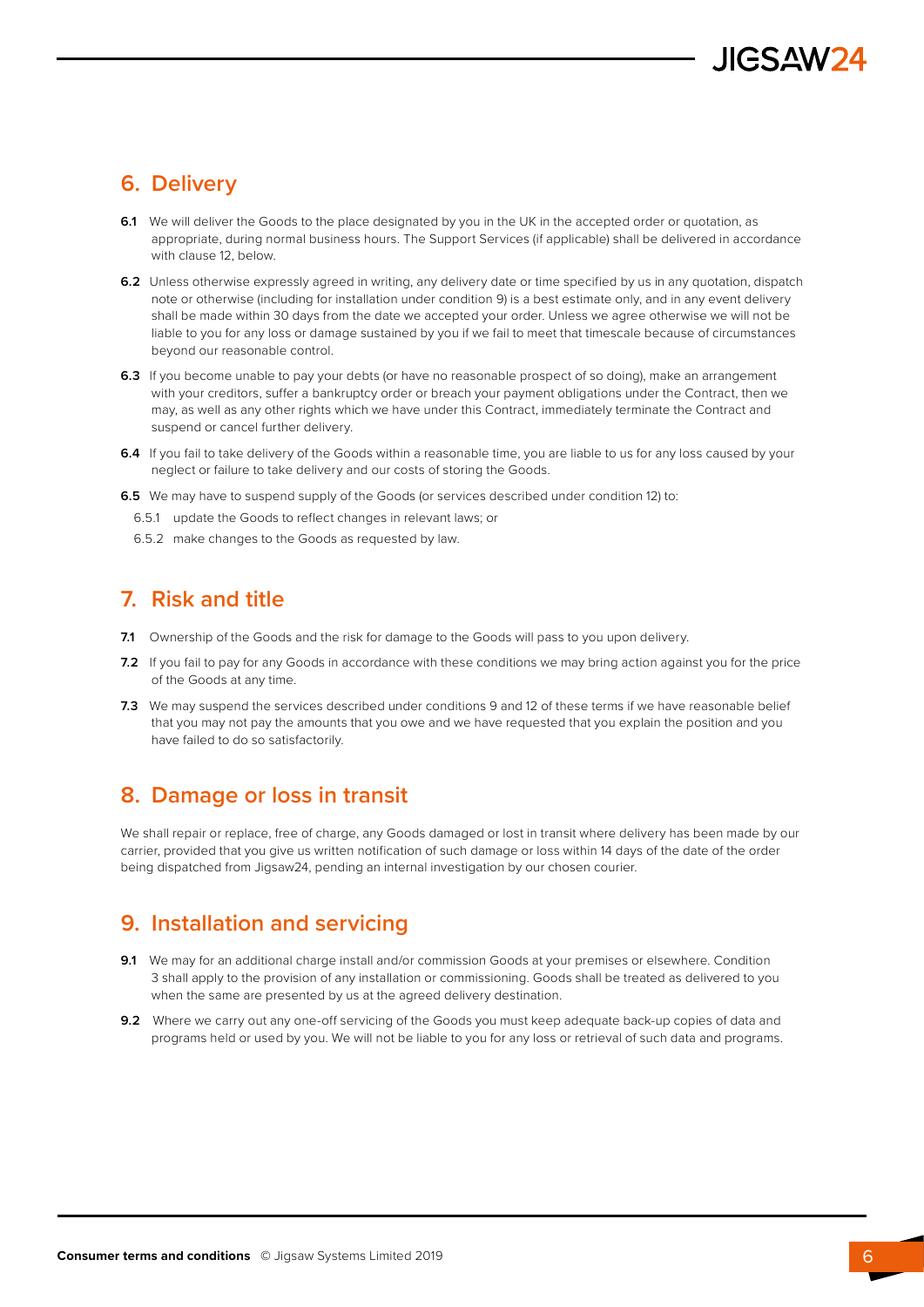#### <span id="page-6-0"></span>**10.Specification**

- **10.1** Where we have put drawings, photographs, illustrations, specifications, performance data, dimensions and the like in sales literature, on web pages or other documentation, we believe they are accurate. However, you should not take them to be a description of the Goods or representations made by us and we do not warrant that they are accurate. If you believe that the differences are significant you may cancel the Contract according to your rights in condition 11 below.
- **10.2** The specification for Goods may be changed by the manufacturer at any time up to delivery. We will not be liable for any loss or damage suffered in connection with any change. We will try (wherever possible) to advise you of any such impending variation as soon as we are able or upon our receiving notice of the same (as appropriate). You must check specifications for Goods prior to making an order. You may cancel the Contract according to your rights set out in condition 11, below.

#### **11. Your right to cancellation**

- **11.1** If you have purchased the Goods or Support Services online or via our call centre, you have the right to cancel the Contract for the purchase of any of the Goods and the supply of the Support Services (if applicable) within 14 days of delivery (in respect of Goods) and within 14 days from entering into the Contract in respect of Support Services (see condition 1.2, above). We will be happy to exchange the Goods or provide you with a full refund for the price of the Goods and/or Support Services provided that, where delivery has taken place, you have returned the Goods to us in the same condition that they were delivered and are in an "as new" condition, returned in the original, undamaged packaging. We regret that we cannot accept the return of Software sent to you sealed which has been opened. Unless we agree otherwise with you in writing, you will not be able to cancel the Contract in respect of the Support Services (if applicable) under this condition 11 once the performance of the Support Services has been completed by us. Further, if you agree to our performance of the Services before the expiry of the 14 day period in respect of ongoing Support Services, you may be charged for the cost of Support Services already performed or completed by us if you subsequently choose to cancel the Contract.
- **11.2** You may use the cancellation form which is accessible via: **www.Jigsaw24.com/cancellation-form** on our site, but it is not compulsory to do so.
- **11.3** This right of return is in addition to any other rights, warranties or conditions available to you. (For example, there are terms implied into our Contract with you under the Consumer Rights Act 2015, which we do not exclude).
- **11.4** If you exercise your right of cancellation after the Goods have been delivered to you, please call our Customer Support Department on **0115 9165510** or email **support**@**Jigsaw24.com** and obtain a returns number. We would then ask you to package any Goods (if applicable) securely in the original packaging. Please record the returns number on a label attached to the outer packaging, please do not write on or damage the box. The return address is:

**Jigsaw Systems Limited 40 High Church Street Nottingham NG7 7JA**

- **11.5** Once we receive the Goods from you, we will give you a refund for the cost of the Goods plus the delivery charge paid (except where the Goods are being returned because you have simply changed your mind). We may make a deduction from the refund for any loss in value of the Goods or unnecessary handling by you.
- **11.6** For your protection, we recommend that you use a recorded delivery service. Please note that you will be responsible for the costs of returning the Goods to us unless we delivered the items to you in error or the Goods are faulty. If you do not return the Goods as required, we may charge you a sum not exceeding the direct costs of recovering the Goods.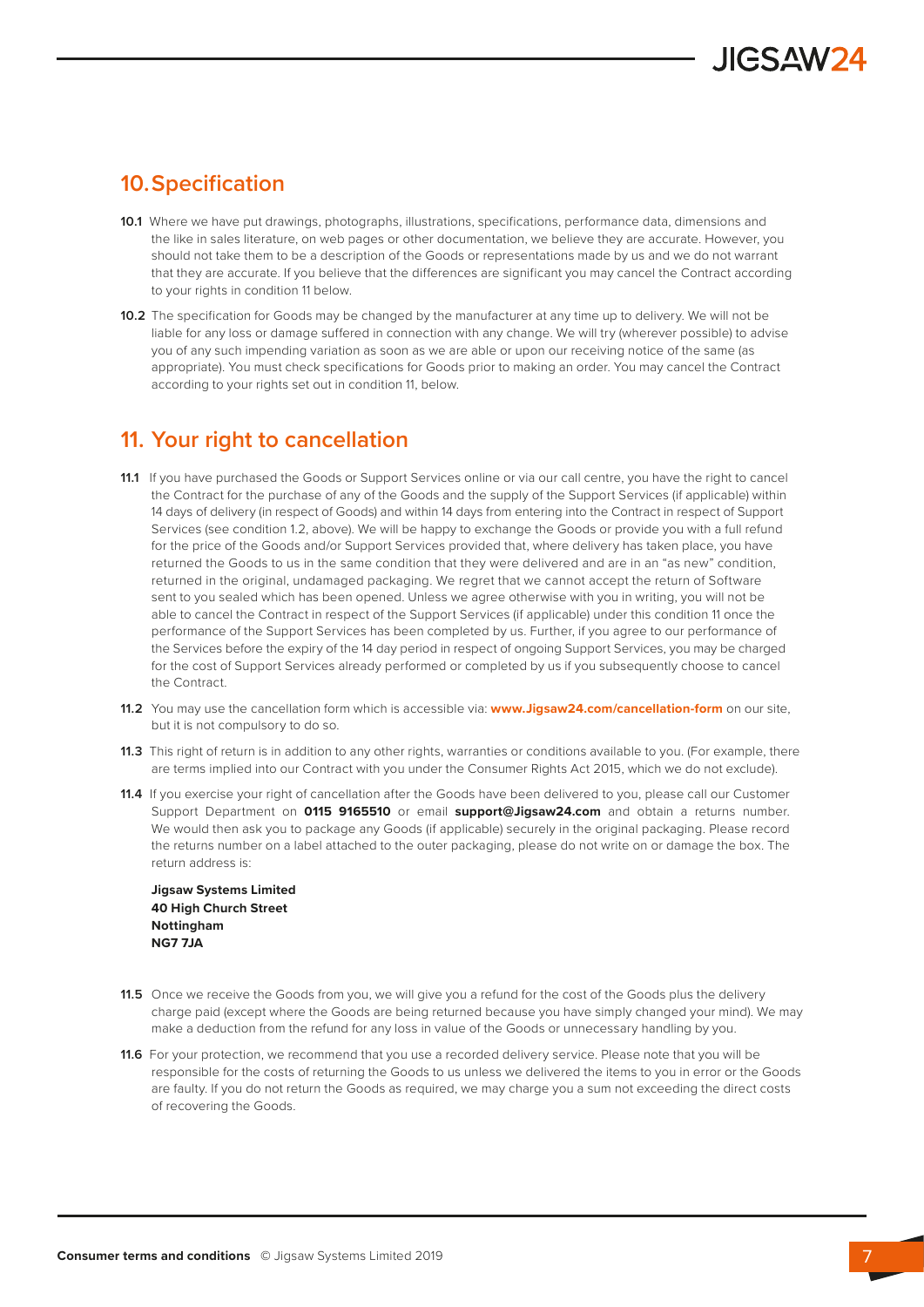#### <span id="page-7-0"></span>**12.Support services**

- **12.1** If you have ordered the Support Services we will, for the relevant Goods (or part of the Goods):
	- 12.1.1 subject to clause 12.2, provide a 2, 3, 4 or 5 year limited warranty from the date of the purchase of the Goods (which is in addition to the warranty provided at clause 2.1);
	- 12.1.2 provide you with telephone technical support between the hours of 8.30am to 6pm Monday to Friday for a period of [one] year following delivery of the Goods (unless otherwise agreed with us);
	- 12.1.3 subject to parts availability, carry out repairs on the relevant Goods where defects are covered by the limited warranty noted at clause 12.1.1, above within 5 working days (being a Monday to Friday excluding bank or other public holidays) on a 'door to door' basis;
	- 12.1.4 carry out, on any working day (as defined in clause 12.1.3 above), collection and re-delivery of the relevant Goods within mainland UK being repaired under clause 12.1.3.
- **12.2** The warranty given at clause 12.1.1 and the other Support Services noted in clause 12.1 are subject to the following. They do not cover:
	- 12.2.1 damage to the relevant Goods caused by accident, abuse, neglect, misuse (including faulty installation, repair, or maintenance by anyone other than us), unauthorised modification, extreme environment (including extreme temperature or humidity), extreme physical or electrical stress of interference, fluctuation or surges of electrical power, lightning, static electricity, fire, acts of God or other external causes;
	- 12.2.2 relevant Goods with a serial number that has been altered, defaced or removed;
	- 12.2.3 problems caused by a device that is not the relevant Goods, whether or not purchased at the same time as the relevant Goods;
	- 12.2.4 service necessary to comply with the regulations of any government body or agency arising after the date of this contract;
	- 12.2.5 the provision of replacement equipment during the period when the relevant Goods are being repaired;
	- 12.2.6 relevant Goods that have been lost or stolen. The Support Services only cover relevant Goods that are returned to us in their entirety;
	- 12.2.7 cosmetic damage to the relevant Goods including but not limited to scratches, dents, and broken plastic on ports, that does not otherwise affect its functionality or materially impair your use;
	- 12.2.8 consumable parts, such as batteries except where failure in the same has occurred due to a defect in materials and workmanship;
	- 12.2.9 preventative maintenance on the relevant Goods;
	- 12.2.10damage to, or loss of any software or data residing or recorded in the relevant Goods;
	- 12.2.11 when providing repair or replacement service, we will use reasonable efforts to reinstall the relevant Goods' original software configuration and subsequent update releases, but will not provide any recovery or transfer of software or data contained on the serviced unit not originally included in the relevant Goods; or
	- 12.2.12 defects caused by normal wear and tear or otherwise due to normal aging of the Goods.

#### **13.Delay or failure to perform**

- **13.1** We shall not be liable to you if we are prevented or delayed in the performing of any of obligations to you if this is due to any cause beyond our reasonable control including: an act of God, explosion, flood, fire or accident; war or civil disturbance; strike, industrial action or stoppages of work; any form of government intervention; a third party act or omission; failure by you to give us a correct delivery address or notify us of any change of address.
- **13.2** Where there is risk of substantial delay, you shall be entitled to cancel your order without penalty.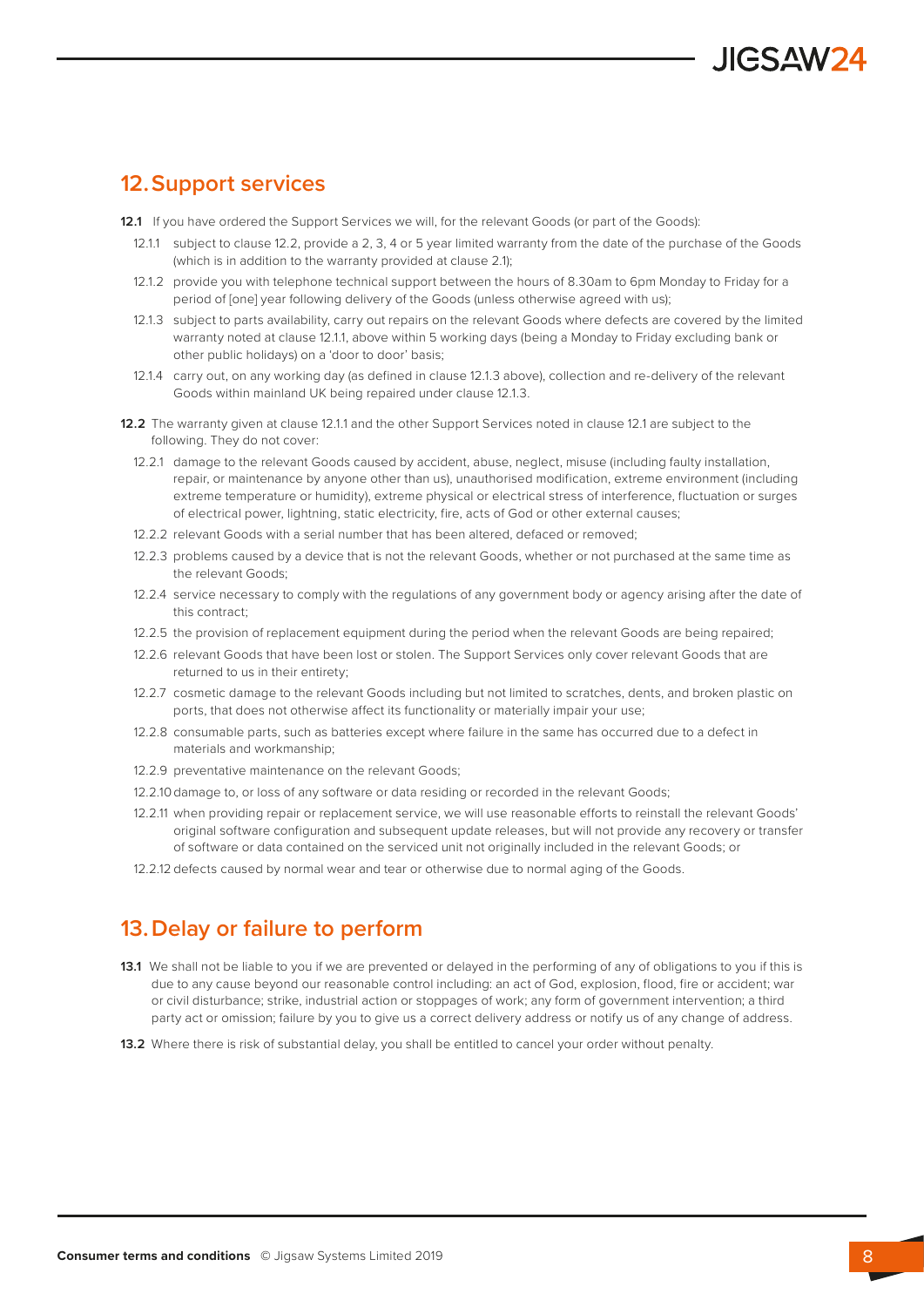#### <span id="page-8-0"></span>**14.Assignment, third-party rights and severance**

- **14.1** We may transfer our rights and obligations under this Contract at any time. We will always tell you in writing if this happens and we will ensure that the transfer will not affect your rights under the Contract. If you are unhappy with the transfer you may contact us to end the Contract within 30 days of us telling you about it and we will refund you any payments you have made in advance for Goods not provided.
- **14.2** You may only transfer your rights or your obligations under this Contract to another person if we agree to this in writing (such agreement not to be unreasonably withheld).
- **14.3** This Contract is between you and us. No other person shall have any rights to enforce any of its terms.

Each of the provisions of this Contract operates separately. If any court or relevant authority decides that any of them are unlawful, the remaining provisions will remain in full force and effect.

#### **15.How we may use your personal information**

We will only use your personal information as set out at: **www.Jigsaw24.com/privacy-notice**.

#### **16.Governing law and jurisdiction**

- **16.1** The Contract is governed by the laws of England and the English courts shall have the non-exclusive jurisdiction to resolve any disputes arising out of or under it.
- **16.2** No waiver by us of any breach of the Contract by y[ou is considered as a waiver of any su](https://www.jigsaw24.com/privacy-notice)bsequent breach of the same or any other provision.

#### **17. Summary of your key legal rights**

**This is a summary of your key rights and are subject to certain exceptions. For detailed information, visit the Citizens Advice website: www.adviceguide.org.uk.**

**The Consumer Rights Act says goods must be as described, fit for purpose and of satisfactory quality. During the expected life of your Goods your legal rights entitle you to the following:**

- Up to 30 days: if your item is faulty, then you can get a refund;
- Up to 6 months: if your faulty item cannot be repaired or replaced then, in most cases, you will be entitled to a full refund;
- Up to 6 years: if the item can be expected to last up to 6 years you may be entitled to a repair or replacement or, if that does not work, some of your money back.

#### **Jigsaw24 Support Services:**

40 High Church Street, Nottingham, NG7 7JA. 03332 400 100 www.Jigsaw24.com

Registered in England and Wales 2682904. VAT Registration No. 610706674.